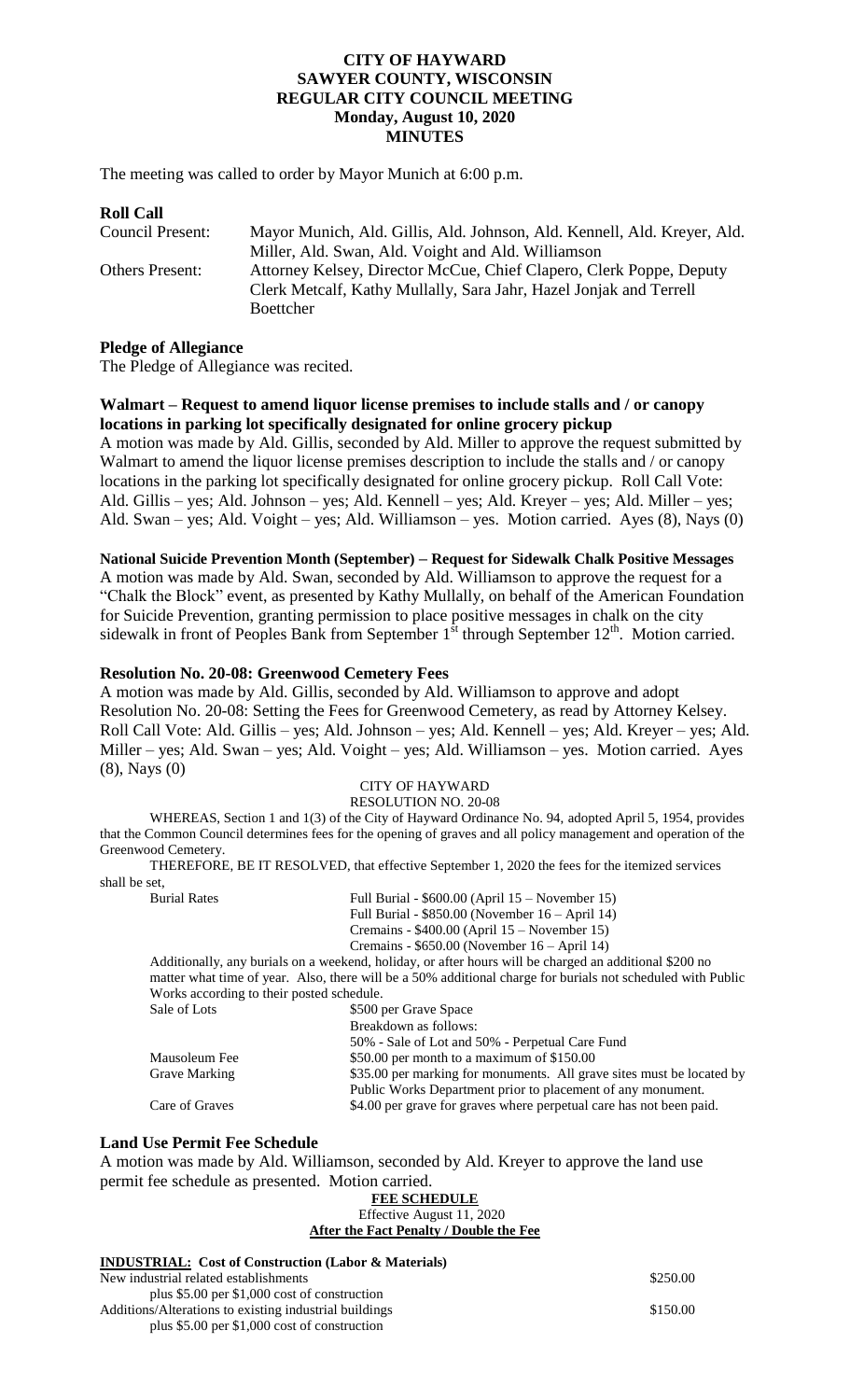| Accessory buildings for existing industrial property                 | \$150.00        |
|----------------------------------------------------------------------|-----------------|
| plus \$5.00 per \$1,000 cost of construction                         |                 |
| Electrical & Plumbing - new, remodeling over \$500.00                | \$150.00 (each) |
| <b>COMMERCIAL: Cost of Construction (Labor &amp; Materials)</b>      |                 |
| New commercial/business buildings and/or uses                        | \$250.00        |
| plus \$5.00 per \$1,000 cost of construction                         |                 |
| Additions/alterations to existing commercial buildings               | \$150.00        |
| plus \$5.00 per \$1,000 cost of construction                         |                 |
| Accessory buildings for existing commercial property                 | \$150.00        |
| plus \$5.00 per \$1,000 cost of construction                         |                 |
| Electrical & Plumbing - new, remodeling over \$500.00                | \$150.00 (each) |
| <b>RESIDENTIAL: Cost of Construction (Labor &amp; Materials)</b>     |                 |
| New residential, replacement, relocated, mobile homes                | \$175.00        |
| plus \$50 per 500 sq. ft. of floor area in excess of 1,000 sq. ft.   |                 |
| <b>Additions/Alterations</b>                                         |                 |
| Habitable                                                            | \$75.00         |
| plus \$50 per 500 sq. ft. of floor area in excess of 500 sq. ft.     |                 |
| Non-habitable                                                        | \$75.00         |
| (For new dwellings & habitable additions see schedule on back sheet) |                 |
| Accessory buildings                                                  |                 |
| 100 sq. ft. to 500 sq. ft.                                           | \$75.00         |
| 501 sq. ft. to 1,500 sq. ft.                                         | \$150.00        |
| 1,501 sq. ft. and larger                                             | \$250.00        |
| Additions/alterations to existing accessory buildings                | \$50.00         |
| Residential Electrical & Plumbing - new, remodeling over \$500.00    | \$75.00 (each)  |
| <b>MISCELLANEOUS:</b>                                                |                 |
| Filling, grading, land use-as a separate use                         | \$300.00        |
| (Grading of more than 10,000 sq. ft.)                                |                 |
| Certified Survey Map Review (Must have County approval first)        | \$50.00         |
| Fence                                                                | \$50.00         |
| <b>Outdoor Heating Units</b>                                         | \$50.00         |
|                                                                      |                 |

**DWELLINGS:** onsite constructed, manufactured, and mobile homes

Fee is based on total square footage of habitable area. Include second story, third story and loft. Include basements on tri-plexes or walkouts where the below grade level is heated. Do not include open decks, roofed or screened in porches, unheated entryways, unheated breeze-ways or attached garages.

| Conditional Use                              | (Planning Commission) |
|----------------------------------------------|-----------------------|
|                                              | \$400.00              |
| Zoning Change                                | (Planning Commission) |
|                                              | \$400.00              |
| Plus actual cost of publication of ordinance |                       |
| Variance                                     | (Board of Appeals)    |
|                                              | \$450.00              |

| <b>HABITABLE SQUARE FOOTAGE</b>  | \$Dwelling \$Addition/Alteration |  |
|----------------------------------|----------------------------------|--|
|                                  |                                  |  |
|                                  |                                  |  |
|                                  |                                  |  |
|                                  |                                  |  |
|                                  |                                  |  |
|                                  |                                  |  |
|                                  |                                  |  |
|                                  |                                  |  |
|                                  |                                  |  |
|                                  |                                  |  |
|                                  |                                  |  |
|                                  |                                  |  |
|                                  |                                  |  |
|                                  |                                  |  |
|                                  |                                  |  |
|                                  |                                  |  |
|                                  |                                  |  |
|                                  |                                  |  |
|                                  |                                  |  |
|                                  |                                  |  |
| Add \$50.00 per 500 square feet. |                                  |  |

# **Ordinance No. 545: Regulation of curbside trash cans (2nd Reading)**

A motion was made by Ald. Gillis, seconded by Ald. Voight to approve and adopt Ordinance No. 545: Regulation of Curbside Trash Cans, as read by Attorney Kelsey. Roll Call Vote: Ald. Gillis – yes; Ald. Johnson – yes; Ald. Kennell – yes; Ald. Kreyer – yes; Ald. Miller – no; Ald. Swan – yes; Ald. Voight – yes; Ald. Williamson – yes. Motion carried. Ayes (7), Nays (1)